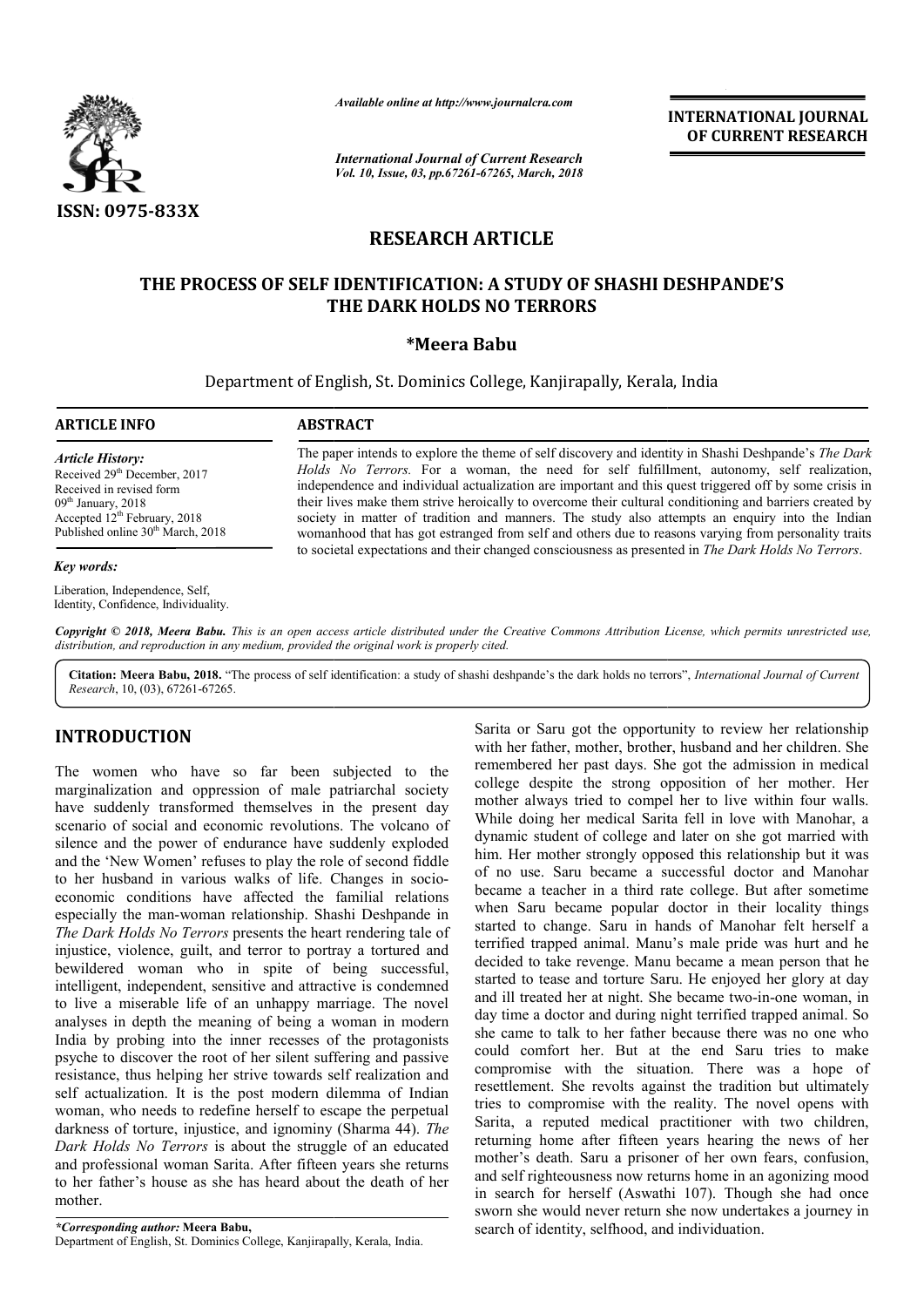She hailed from a tradition bound family whose adherence to patriarchal rules had left scars on her psyche. Saru's mother's obvious preference for her brother Dhruva coupled with a deprivation of parental care and affection made her live a pale, loveless life in the early years of her girlhood. Treated as a second rate citizen in her own home owing to sexual discrimination she developed a sense of alienation within her and precipitated a sense of rootlessness and insecurity. Sara recollects there was "always puja on Dhruva's birthday. A festive lunch in the afternoon and an arti in the evening. My birthdays were almost the same but there was no puja" (168). She was always made to feel that she was like a bird of passage in her parental home the conversation between the mother and the daughter reveals it,

'Don't go out in the sun, you'll get even darker' 'Who cares?'

'We have to care if you don't; we have to get you married.'

'I don't want to get married.'

'Will you live with us all your life?'

'Why not?'

'You can't'

'And Dhruva?'

'He's different. He's a boy.'(45)

Many such scenes were etched in her mind and the Indian view of the girl as a liability and the boy as an asset were firmly implanted in her mind. The preference for boys is blatantly acknowledged in most Indian homes. The reasons are rooted in our tradition bound society which demands the mandatory presence of the male child in important rituals. The patriarchal society also considers only the male offspring as worthy enough to carry on a family line (Shukla 83). Kakar notes that for Indian women, in patriarchy, delivering a male child is a deliverance from insecurity, it is a "certification and redemption" (Bhavani 25). Society treats male offspring as an ultimate panacea to all problems but a girl child is an unwanted burden as she cannot fulfill the parental needs or ungratified ambitions within the given social calculus. The plentitude, warmth, and importance given to a male child are denied to the girl and this makes her either depressed or rebellious. The mothers were stricter with daughters because daughters are trained to submit and adjust in a new household. For sons it is different. They were the ones who would carry on the family name and light the pyres of their parents. As for a daughter she is only a temporary inmate of her parental home. She has to be given away in marriage to another family with a dowry. Therefore she is always a liability, a burden. This gender discrimination unfortunately forms an integral part of the socialization of a girl child in the male dominated society of India in which she is conditioned to accept submission and silence as a natural process (Bhatnagar 51). Added to this were the grief and the guilt caused by the death of Dhruva who drowned while following Saru in the fields. Her mother further nourished her insecurity when in a bout of hysterical anger she screamed "You killed him, why didn't you die? Why are you alive when he is dead?"(34). so deep was the hatred Saru developed for her mother that she wanted to be as much unlike her as possible "If you are a woman, I don't want to be one" (63). This gender discrimination and the thought that she is an unwanted child made her lose the basic satisfaction every human being needs i.e., a sense of belongingness (Aswathi 103). A deep rooted sense of fear, insecurity and rejection ingrained all over her psychic self. At a deeper level her mind was conditioned by the tradition but because of her mother's

strict adherence to tradition and total submission to male hegemony, she wished to move away from it. Saru later took a decision in defiance of her mother and society- to become a doctor. It was partly prompted by her fierce desire to be different from her mother and also her disbelief in the gender based categorization as she had got fed up with the material tantrums and the dictates of do's and do not's. She nurtured the seeds of rebellion within her and gradually became a psychotic rebel. Patriarchal systems hatred towards a girl child is evident in her mother's response to her decision to join medical college. "Medicine! Five, Six, Seven... God knows how many years. Let her go for a B.Sc... You can get her married in two years and our responsibility will be over" (144).

Behind her determination to become a doctor was the intense desire to prove her mother wrong and an unappeased hunger for recognition. It was, in a way, for her an act of rebellion, a step towards her liberation from stereotyped existence. Her mother's attitude always filled her with a determination to become financially independent so as to prove her worth as human being. To her becoming a doctor creates an identity for herself. After becoming a doctor, she resented the role of daughter and looked forward to the role of wife with the hope that the new role will help her in winning her freedom. Saru married Manohar, an ambitious poet belonging to the lower class. She married beneath her status to turn away from the traditional ways and values her orthodox mother adhered to and to attain autonomy of the self by recovering the lost love. Manu was her savior, the ideal romantic hero who rescued her from her insecure wooden existence in the maternal home. The marriage in fact was her assertion and affirmation of her feminine sensibility. Her life moved on to another level as a married woman and as a doctor and she passed through phases of introspection and self awareness and finally discovered an identity for herself.

The initial experiences in her girlhood days influenced Saru heavily that she wanted to become a powerful dominant person in her life. This made her realize that she can fulfill her ambitions through education. After her school years she aspired for college education. Her neighbours become aware of her professional identity, the day she walks back in a blood stained coat, after treating victims of an accident. Instantly her profession achieves for her a position superior to Manu's. She is recognized and respected by the neighbours who came frequently to consult her. The respect that Saru gets disturbs the traditional equilibrium of the superior husband and inferior wife. Later analyzing her marital relationship she recalls, "But now I know it was there it began this terrible thing that has destroyed our marriage. I know this to that the human personality has an infinite capacity for growth. And so the esteem with which I was surrounded made me inches taller. But perhaps, the same thing that made me. Inches taller made him inches shorter. He had been the young man and I his bride. Now I was the lady doctor and he was my husband" (42).

The initial years of marriage were sheer bliss when she thought that she was the luckiest woman on earth. But, happiness, she soon discovered was only an illusion. The problem arouse when she gained reputation as a doctor. Sam's total dedication in treating the victims of an accident in a nearby factory encouraged the women of the neighborhood to consult her in their medical problems. Gradually people started paying attention to her than previously. Her neighbors kept coming to her with sundry complaints glad to have a doctor in their midst.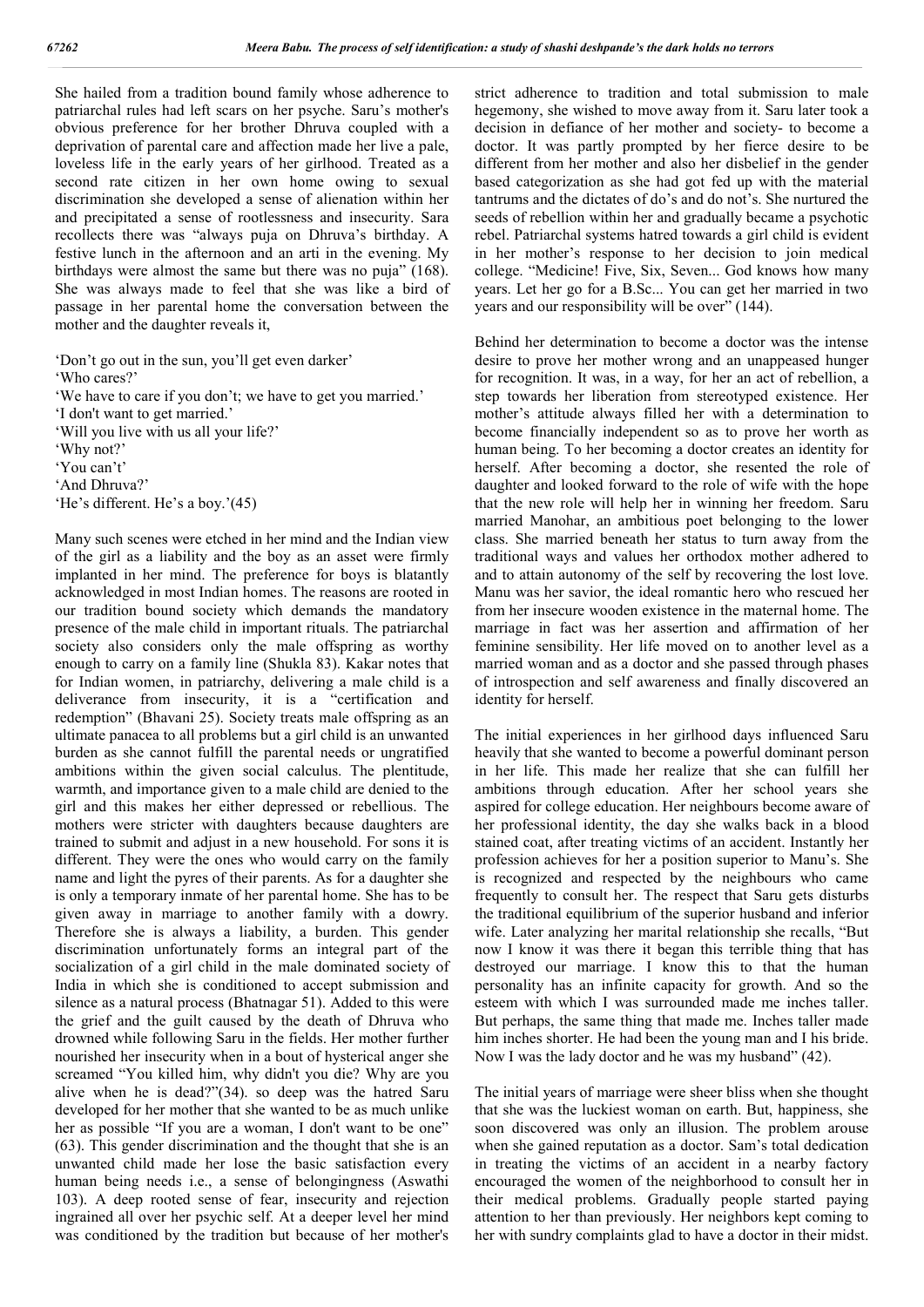"And now when we walked out of the room, there were nods and smiles murmured greetings and namastes. But they were all for me, only for me. There was nothing for him. He was almost totally ignored" (42). Manu initially encouraged her to work because of the additional income she brings home and Saru also in the initial exhilaration at her exalted status as a doctor failed to notice the change. Gradually Saru's financial and social status grew far beyond that of her husband. She became a busy successful doctor in contrast to Manu who is an underpaid lecturer in a second class college. She established herself as a career woman. Her profession satisfied her ego but brought no happiness at home. The reversal roles were apparently too much for Manu to accept and he gradually underwent a change from that of a romantic hero quoting Shelly and Keats to his beloved to a morose husband uncomfortable with his wife's steady rise in status. "The esteem with which I was surrounded made me inches taller, made him inches shorter. He had been the young man and I his bride. Now I was the lady doctor and he was my husband" (42). With Saru's steady rise in status the chasm between Manu and her deepened and the warmth between them cooled off. The rift between them widened when a girl came home to interview Saru for a magazine innocently enquired "How does it feel when your wife earns not only the butter but most of the bread as well?" (200). It turned Manu into a wild animal at night when he began to physically abuse her in the privacy of their room. A psychologically hurt Manu, smarted from a sense of being dominated, tried to assert his manliness by assaulting her at night.

The financial ascendance of Saru had a terrible negative impact on Manu. It rendered him impotent and the only way to regain that potency and masculinity is through the sexual assault on Sam, which for him became an assertion of his manhood (Bhatnagar 52). "He attacked me like an animal that night. I was sleeping and I woke up and there was this... this man hurting me. With his hands, his teeth, his whole body" (201). Strangely enough he is a normal man, a loving husband during the day, who turns to a rapist at night. In front of this lecherous, libidinous rapist Saru became a mute sufferer wallowing in self pity and chocked in silence. "I put another brick on the wall of silence between us. May be one day I will be walled alive within it and die a slow, painful death" (96). Saru's femininity was brutally crushed and her well sought identity crumbled down into pieces. "Saru is now a two-inone-woman- a successful doctor in the day time wearing a white coat and an air of confidence and a terrified trapped animal at night" (134). She suffered at the hands of her husband whom she trusted before marriage and now she "casts no shadow" (159). The self willed and self centered person who aspired for power and popularity comes down to have simpler needs in life and says "My wants are simpler. To sleep peacefully at night through. To wake up without pain. To go through tomorrow without apprehension. Not to think, not to dream. Just to live" (27).

Saru's emotional conflicts were intense making her feel disintegrated and she examined her patients in the clinic as a "well trained" (24) animal. Even though she held all possessions and a respectable position in the society there is a "sense of vacuum in her, an emptiness, just a white coat containing nothing, Emptiness and the dummy in white coat" (19). She turned out to be a complete picture of chaos of personality, a symbol of complexity, confused, perplexed and miserably failed to observe reality. A pain of fragmentation has

sickened her, a sense of loneliness and rootlessness evaded her mind. "There is a new fear of disintegration. A terrified consciousness of not existing" (201) the nights for her are "a terrible nightmare that left behind this horrible aftertaste of fear" (201). This legalized rape recurred in response to similar other situations which terribly hurt her ego 'I never knew till then he had so much strength in him... I couldn't fight back. I shouldn't shout or cry, I was so afraid the children in the next room would hear. I could do nothing I can never do anything. I just endure." (201) She is so offended that she cannot talk about it to him nor can she mention it to anyone "She couldn't, wouldn't draw aside the curtain that hide it from the world" (154). So for the world she is a lady doctor with "a happy family, with the skeleton locked firmly in the cupboard" (37) but in reality she is a victim of patriarchy. This duplicity of her life has been killing and chocking her real self. She cannot socialize, mix up with people, participate in any event in a lively manner. "I felt a deadly fear. I was isolated from everyone, from the whole world" (114). Old horrors of her childhood now gave way to new ones and a sense of loneliness became an integral part of Saru's self. Communication became a closed option for her and her powers of love, to give and receive affection seem to have damaged. She became "alone really alone" (194). The urge to confide in someone, to talk to someone was growing in her. Often she had found herself staring at people, weighing them up, thinking... are you on my side? Are you? And even more often, waking up at night with a start, thinking... I am alone. Knowing with a kind of cold helplessness, that it was not a dream, but real. That she was awake, not dreaming, and was truly alone. (45)

Saru's predicament was contrary to her belief that economic independence brings fulfillment to woman (Reddy 59). She found out that in the institution of marriage an economically independent woman is still bound by shackles and must forever live in the fear of hurting the ego of her husband. Saru observes bitterly "a+b they told us in Mathematics is equal to b+a. it becomes a monstrously unbalanced equation, lopsided, unequal, impossible" (42). This is the problem of every educated Indian woman, to make a choice between her professional achievement and the obligations of her family responsibilities. Saru's hope that she can seek compensation in her medical profession for her loss of belongingness and lack of accountability of life became futile. The assumption that economic independence can serve as a means of self actualization arouse before her as a question and the truth that profession of women does not entail the potential to reduce the gap between man and woman came to her (Reddy 61). That is why when asked by a friend Nalu to talk on "Medicine as a profession for women" to some college students, Saru makes up a speech which sarcastically sums up the conditions necessary for a successful marriage.

A wife must always be a few feet behind her husband. If he is an M.A., you should be a B.A. if he is 5'4" tall you shouldn't be more than 5'3" tall. If he is earning five hundred rupees, you should never earn more than four hundred and ninety. If you want a happy marriage don't ever try to reverse the doctornurse, executive- secretary, principal-teacher roles. It can be traumatic, disastrous. And I assure you, it is not worth it. He'll suffer. You'll suffer and so will the children. Women's magazines will tell you that a marriage must be an equal partnership. That's nonsense, rubbish. No partnership can ever be equal. It will always be unequal, but take care that it's unequal in favor of your husband. If the scales tilt in your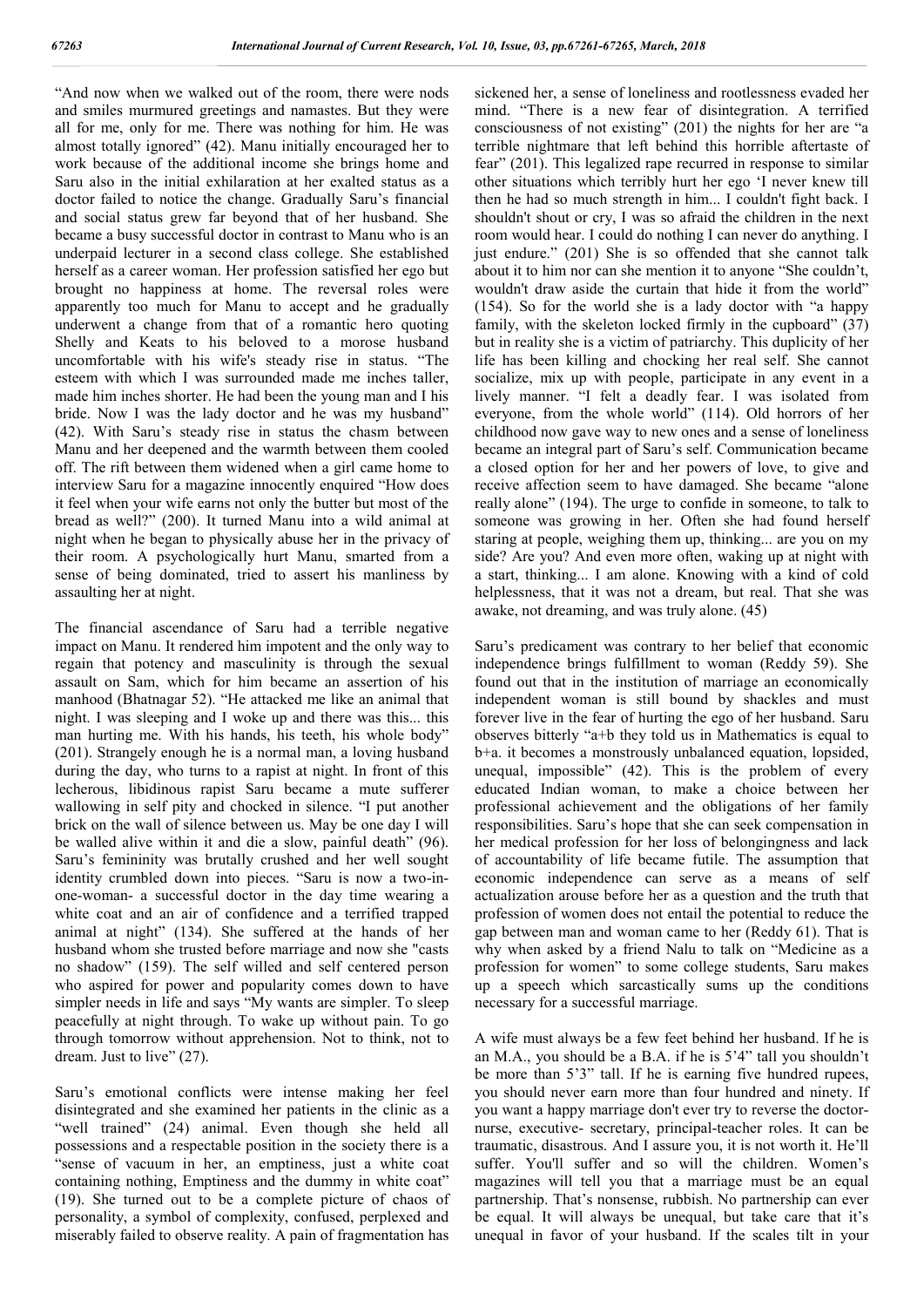favor, god help you, both of you. (137) Disillusioned, despaired, lost and fed up with such a life without self dignity she went back to her home to escape the disintegration of self or rather to escape from her own self. In the peace of her paternal home she analyses the dark corners of her soul. She realizes that though she had adopted outward modes and styles of living, her psychology remained tradition bound. She is emancipated but still not free or liberated. Though she has overcome the 'scarcity syndrome' and identity crisis she is also vulnerable, submissive and conformist to a certain extent. In spite of her repulsion for social establishments Saru has condescended to the concept of a 'total female', and the age old feminine dream "of being adored and chosen by a superhuman male. That was glory enough... to be chosen by that wonderful male" (59). The very existence of a girl is subordinated to the fact that she must someday please and serve, obey and sacrifice for her man. Saru's personality also is continually eroded by the fact that she's a mere girl. Once she failed to fulfill 'the eternal female dream of finding happiness through man" (124) she felt lost. It is not easy for women to free herself from the clutches of these social prejudices. She cannot just undo the mental feeding she has received since her birth. Saru is also helplessly entangled in that racial and social prejudices prevalent in the society. Though she is in an independent status she is married by the fear of rejection. "The fear was there, the secret fear that behind each loving word... lay the enemy, the snake, the monster of rejection"(66). Sara's self was stifled in this conformity to traditional models of womanhood and female ethics. That is why once she even thought about giving up the medical profession to remain in the role of a satisfied wife and mother. The intricating environment created by superstition, myth, tradition, gender biases, social norms and guilt complex that haunted her mind since her girlhood led her to bitterness and frustration. She found no peace as she was haunted by phantoms of her own insufficiencies and infirmities.

Saru represents the dilemma of successful career woman who suffers the pull of modernity as against the traditional attitude of an ideal Indian wife who has to cope with her marital discomforts to the best of her ability. The picture here is ironic showing forth the real dilemma of middle class career women. Sara is a so called liberated woman only in name, outwardly. Inwardly, she is the silent humiliated wife, who cannot break away from the constraints of her marriage when she thinks of the suffering of her children (Tiwari 89).

Saru is actually a woman caught in the tangles of various kinds of imposed identities. The burden of double duties coupled with her adherence to traditional values and guilt consciousness shook her mind. But now she realizes herself and comes to a conclusion. "It's all a question of adjustment really. If you make it work, you can always do it" (118). Her quest leads her to uncover that strength in human beings which makes living a pleasurable possibility. She now feels that "marriage is no guarantee for happiness" (109) and she should gain identity as a woman. She is not prepared to fool herself with the idea that happiness is possible only through man and those others' sympathy and affection are too vital for her. This arouses a self she thought she had misplaced and now she feels "It's my life" (208) so there is no need to hide oneself from others and become a silent sufferer. She receives a mail that Manu is coming to take her back with him to their home. She could not feel easy as she does not want to be with a man who is very insensitive to her pains. She realizes that one is alone in this world and from nowhere one can hope for any succour,

"perhaps the only truth is that man is born to be cold and lonely and alone" (219) and she decides to leave her father's house prior to Manu's arrival. For a split second she is numbed and comforted. She is taken back to the world of fancies and pleasant reveries where there is no burden of heaviness but, "She could not find refuge again in such a specious argument. It was too glib, too easy a way out. To say that it isn't real, it doesn't really matter… what does that make of life then? How can it help me to go on, she thought despairingly? (219). Saru now feels that escape is a ridiculous idea. It is an individual's own life. One will have to shape as well as face the events of one's life. There is no refuge other than one's self. Because every individual is essentially alone. Neither her parental home nor her parents is a refuge. She is her own refuge "all right so I'm alone. But so is everyone else. Human beings, they are going to fail you. But because there is jut us, because there is no one else. We have to go on trying. If we can't believe in ourselves we're sunk (220). She becomes aware that neither her secluded life nor "the wall of silence" will help her. She has to speak and assert her will and confidence in herself. Saru is now ready to go back to Manu with a greater capacity to relate to her persona and self. She locates that the terror of darkness is within her. If she has the courage to break out of her cultivated conventional attitude, face life boldly, speak out with Manu, she would be able to become a whole person again, an individual in her own right. She decides to take pride in being a doctor again which she had been formerly enjoying with a guilt consciousness. She hopes that Manu would also accept her as the real woman she is, not a mere economic partner. The ghosts of the past no longer haunt her. Her selfawareness as a person with an identity of her own becomes the light of knowledge for her that dispels the darkness of ignorance within her.

Marching on her way to seek ultimate realization of the self, she encounters several problems. From self-alienation to selfidentification, the novel evinces how she comes out of her fear which is the root cause of her suffering. She was so scared of the final confrontation with Manu that she says, "Promise me", "Promise me you won't open the door to him. Don't open the door when he comes" (218). Her father was a man who was indecisive in her eyes, but she was utterly surprised when he advised her to face the situation: "Give him a chance, Saru. Stay and meet him. Talk to him. Let him know from you what's wrong. Tell him all that you told me. Don't turn your back on things again. Turn round and look at them. Meet him" (216). He exhorts her not to leave the house without meeting him as no escape route was ever possible, "Don't go without meeting your husband. Talk to him. Tell him what's wrong" (217). Thus she hits upon the idea that everyone is alone ultimately in this world; an idea with which she was not reconciled earlier but now she seemed to accept that hard reality; however bitter it was but it had to be truthful that one is alone in this world; alone to tackle the umpteen problems which cling to oneself like the flies gather on carcass, but now she comes to terms with that concept and becomes comfortable "So I'm alone. But so's every one else. Human beings… they're going to fail you…we have to go on trying" (220). Ultimately she realizes that the fault of her misery has been her own self, "I have been my own enemy" (221). Thus she enters into a phase of light leaving behind the darkness which has blinded her vision completely. My life is my own…somehow she felt as if she had found it now, the connecting link. It means you are not just a strutting, grimacing puppet, standing futilely on the stage for a brief while between areas of